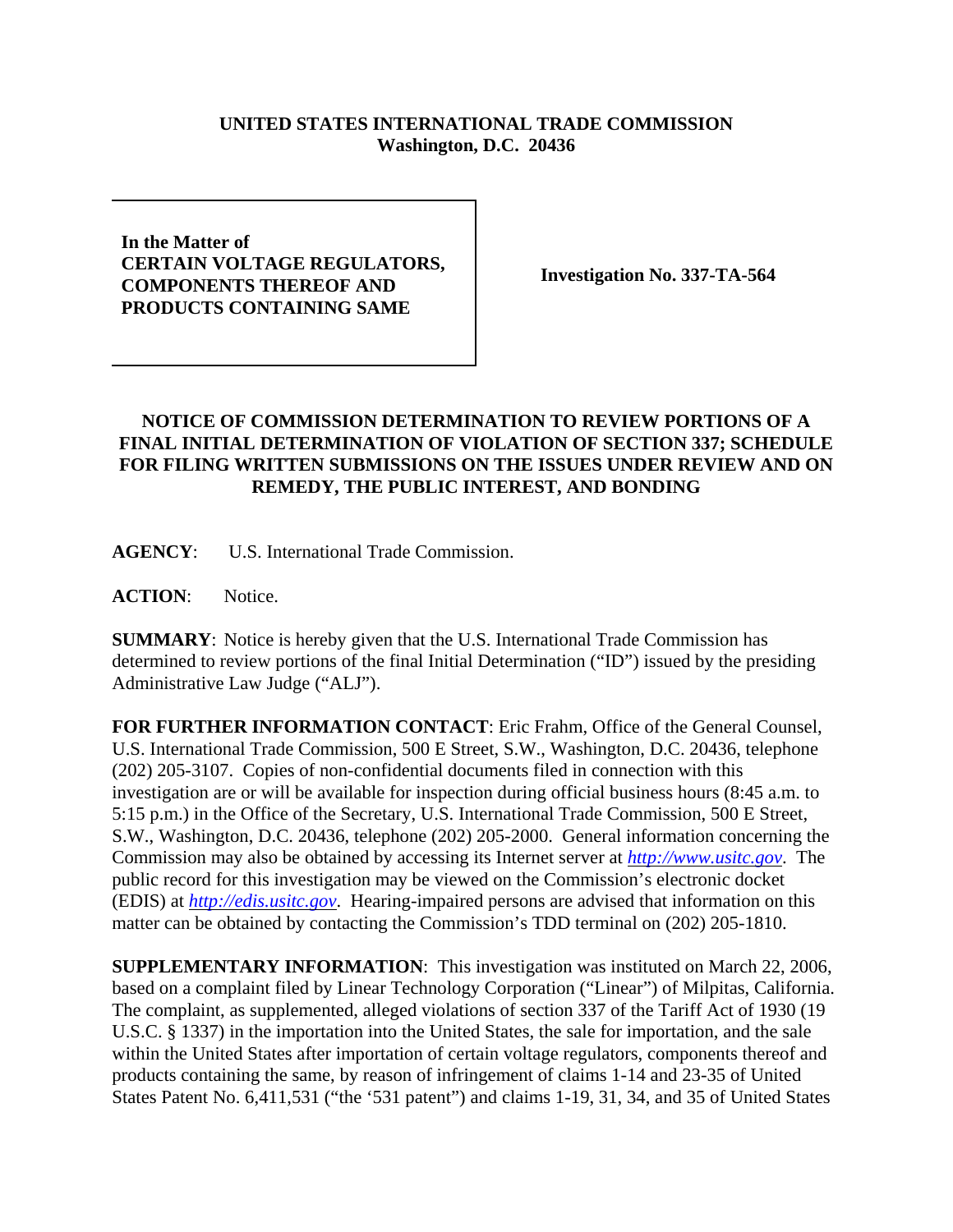Patent No. 6,580,258 ("the '258 patent"). The complaint named Advanced Analogic Technologies, Inc. ("AATI") of Sunnyvale, California as the sole respondent. Only claims 4, 9, and 26 of the '531 patent and claims 2, 3, 34, and 35 of the '258 patent remain in the investigation.

On May 22, 2007, the ALJ issued his final ID finding no violation of section 337. Specifically, he found that none of AATI's accused products directly infringe the asserted claims of the '258 patent, and that one accused product directly infringes claims 4 and 26 of the '531 patent. He found that no indirect infringement had occurred in connection with any of the asserted claims of either patent. As to validity, the ALJ determined that claim 35 of the '258 patent and claims 4, 9, and 26 of the '531 patent are invalid due to anticipation, rejecting other arguments of invalidity, unenforceability, and estoppel. The ALJ also determined that a domestic industry exists with regard to the '258 patent; but that there was no domestic industry with regard to the '531 patent, because of a failure to meet the technical prong of the domestic industry requirement. With respect to the '531 patent, the Commission understands the ALJ to have construed the term "voltage regulator" to include a tolerance of approximately five percent as set forth at page 35 of the ID. On May 30, 2007, the ALJ issued his Recommended Determination ("RD") on remedy and bonding. Linear, AATI, and the Commission investigative attorney ("IA") filed petitions for review of the ALJ's ID.

Having examined the pertinent portions of the record of this investigation, including the ALJ's final ID, the petitions for review, and the responses thereto, the Commission has made the following determinations. With respect to the '258 patent, the Commission has determined (1) to review the ID concerning the issues of claim construction, infringement, and validity; and (2) not to review the remainder of the ID as to the '258 patent. With respect to the '531 patent, the Commission has determined (1) to review the ID concerning the issue of whether asserted claim 9 of the '531 patent is invalid for anticipation by the Kase reference, and upon review to take no position as to that issue, and (2) not to review the remainder of the ID as to the '531 patent.

The parties should brief their position on these issues with reference to the applicable law and the evidentiary record. In connection with its review, the Commission is particularly interested in responses to the following questions:

- 1. With respect to asserted claim 35 of the '258 patent, can monitoring a voltage using a voltage threshold in the accused products be considered an equivalent to "monitoring the current" using a "current threshold" in assessing infringement of claim 35 under the doctrine of equivalents? (parties should discuss the "function, way, result" test in their analysis.)
- 2. With respect to the '258 patent, provide an analysis of indirect infringement under §§ 271(b) and (c), including an analysis of any evidence upon which you rely.

In connection with the final disposition of this investigation, the Commission may (1) issue an order that could result in the exclusion of the subject articles from entry into the United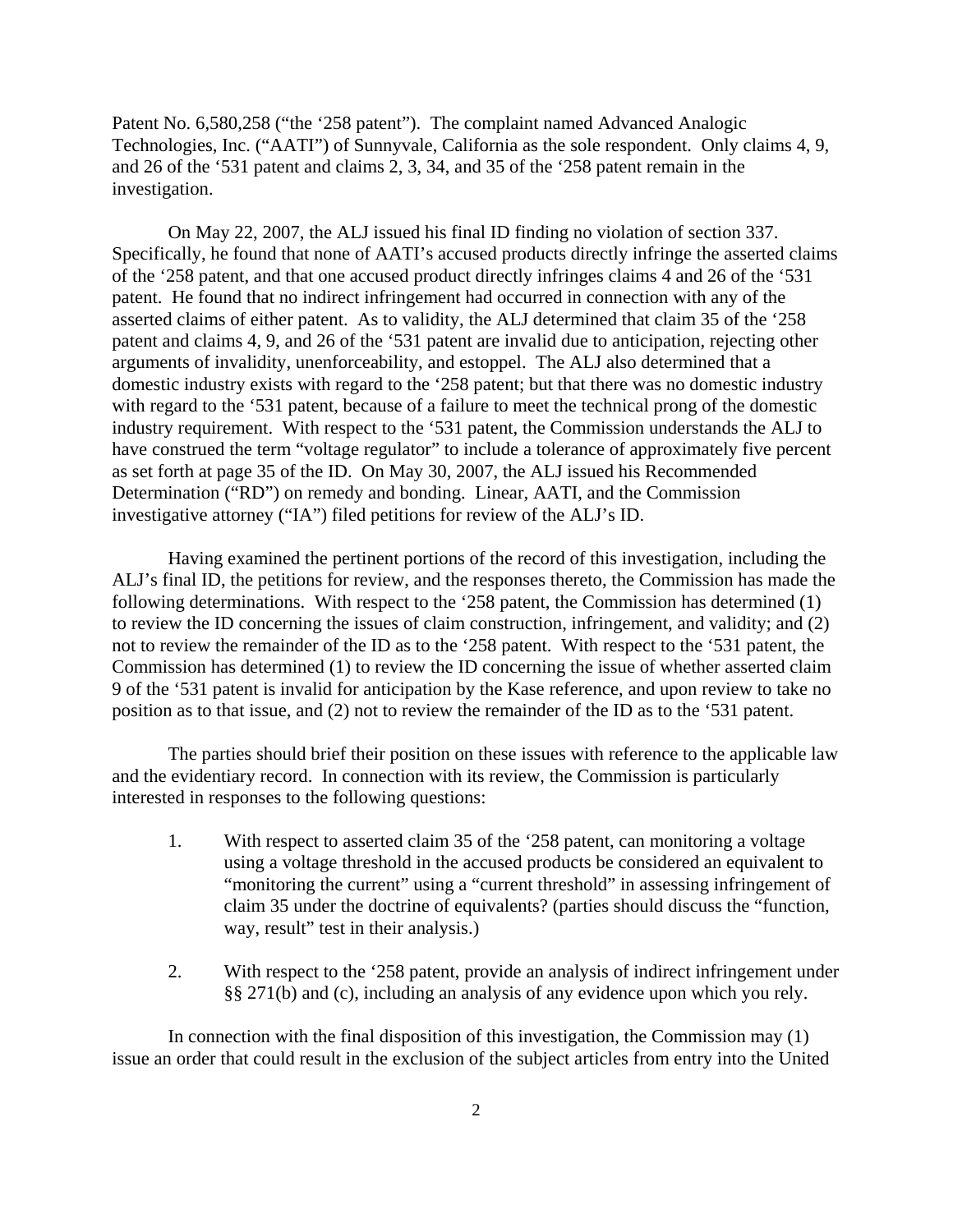States, and/or (2) issue one or more cease and desist orders that could result in the respondent being required to cease and desist from engaging in unfair acts in the importation and sale of such articles. Accordingly, the Commission is interested in receiving written submissions that address the form of remedy, if any, that should be ordered. If a party seeks exclusion of an article from entry into the United States for purposes other than entry for consumption, the party should so indicate and provide information establishing that activities involving other types of entry either are adversely affecting it or likely to do so. For background, *see Certain Devices for Connecting Computers via Telephone Lines*, Inv. No. 337-TA-360, USITC Pub. No. 2843 (December 1994) (Commission Opinion).

If the Commission contemplates some form of remedy, it must consider the effects of that remedy upon the public interest. The factors the Commission will consider include the effect that an exclusion order and/or cease and desist orders would have on (1) the public health and welfare, (2) competitive conditions in the U.S. economy, (3) U.S. production of articles that are like or directly competitive with those that are subject to investigation, and (4) U.S. consumers. The Commission is therefore interested in receiving written submissions that address the aforementioned public interest factors in the context of this investigation.

If the Commission orders some form of remedy, the U.S. Trade Representative, as delegated by the President, has 60 days to approve or disapprove the Commission's action. *See* Presidential Memorandum of July 21, 2005, 70 *Fed. Reg.* 43251 (July 26, 2005). During this period, the subject articles would be entitled to enter the United States under bond, in an amount determined by the Commission and prescribed by the Secretary of the Treasury. The Commission is therefore interested in receiving submissions concerning the amount of the bond that should be imposed if a remedy is ordered.

**WRITTEN SUBMISSIONS**:The parties to the investigation are requested to file written submissions on the issues for review identified in this notice. Parties to the investigation, interested government agencies, and any other interested parties are encouraged to file written submissions on the issues of remedy, the public interest, and bonding. Such submissions should address the RD issued by the ALJ on remedy and bonding on May 30, 2007. Complainant and the Commission investigative attorney are also requested to submit proposed remedial orders for the Commission's consideration. Complainant is requested to state the dates that the '258 patent expires and the HTSUS numbers under which the accused products are imported. The written submissions and proposed remedial orders must be filed no later than close of business on August 7, 2007. Reply submissions must be filed no later than the close of business on August 14, 2007. No further submissions on these issues will be permitted unless otherwise ordered by the Commission.

Persons filing written submissions must file the original document and 12 true copies thereof on or before the deadlines stated above with the Office of the Secretary. Any person desiring to submit a document to the Commission in confidence must request confidential treatment unless the information has already been granted such treatment during the proceedings. All such requests should be directed to the Secretary of the Commission and must include a full